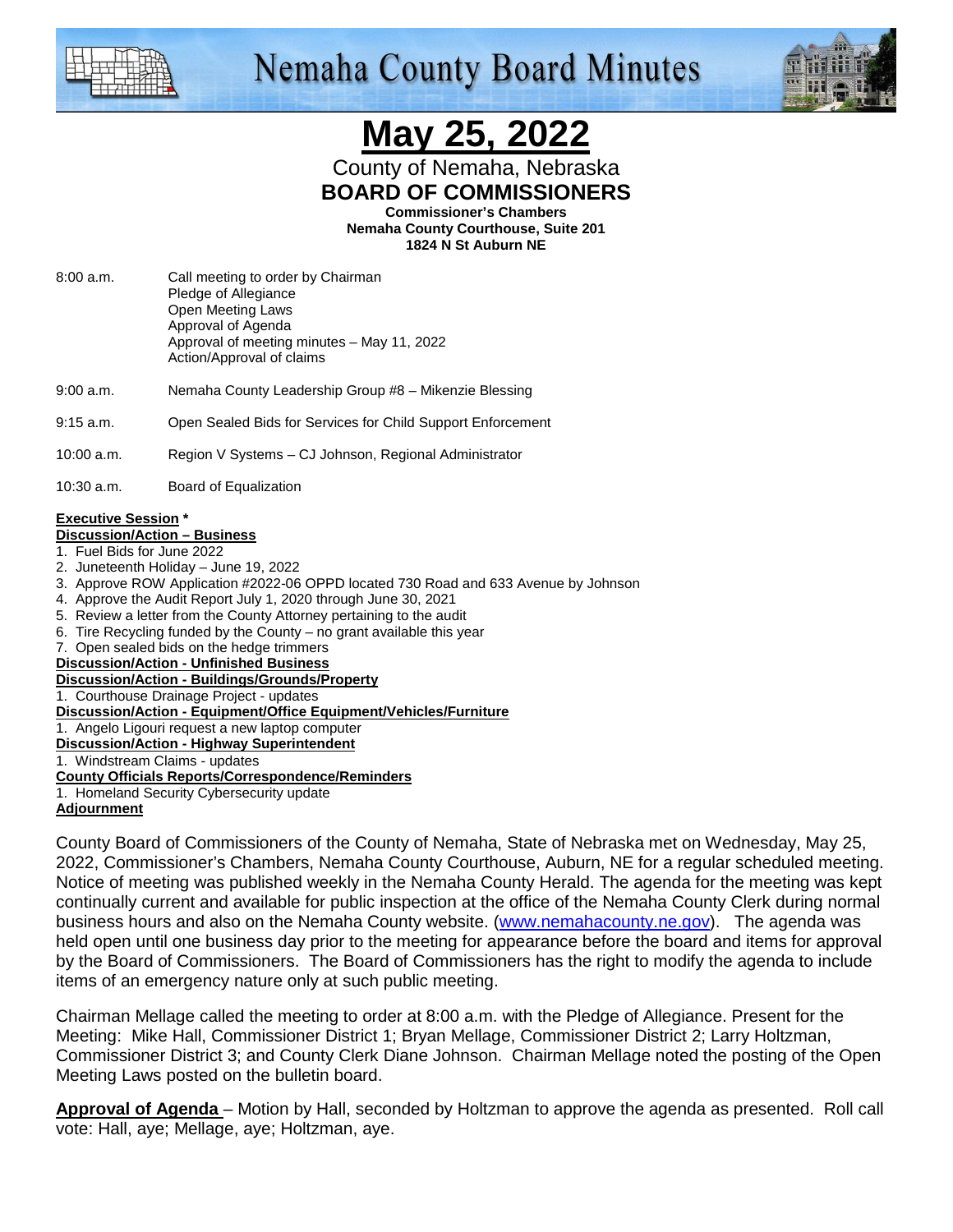



**Approval of Minutes** – Motion by Holtzman, seconded by Hall to approve the May 11, 2022 minutes as presented with no corrections. Roll call vote: Mellage, aye; Holtzman, aye; Hall, aye.

**Claims** – Motion by Holtzman, seconded by Mellage to approve the accounts payable claims as presented by the County Clerk and authorize for payment by the Board of Commissioners. Roll call vote: Holtzman, aye; Hall, aye; Mellage, aye.

9:00 a.m. Nemaha County Leadership Group #8 – Mikenzie Blessing

9:15 a.m. Open Sealed Bids for Services for Child Support Enforcement – Public Notice for opening sealed bids for Child Support Enforcement Services for a three year

 contract was posted in the Nemaha County Herald on May 12, 2022 and May 19, 2022. Two sealed bids were received: Stephen J. Kraviec Office for \$18,000.00 **permits** per year, and Weaver & Merz Law Office for \$17,988.00 per year. Motion by The Hall, seconded by Holtzman to accept the bid for Child Support Enforcement Services from Stephen J. Kraviec Office for \$18,000.00 per year for a three year contract. Roll call vote: Hall, aye; Mellage, aye; Holtzman, aye.

10:00 a.m. Region V Systems – CJ Johnson, Regional Administrator

10:30 a.m. Board of Equalization

#### **Executive Session \* Discussion/Action – Business**

1. Fuel Bids for June 2022 – Only one fuel bid was received for June 2022. Sapp Brothers #2 Diesel \$4.138, Regular with ethanol \$3.729. Motion by Hall, seconded by Holtzman to accept the fuel bid for June, 2022 from Sapp Brothers #2 Diesel \$4.138, Regular with ethanol \$3.729. Roll call vote: Mellage, aye; Holtzman, aye; Hall, aye.

2. Juneteenth Holiday – June 19, 2022 – Motion by Mellage, seconded by Hall to observe the Juneteenth Holiday on Monday June 20, 2022, so the Courthouse will be closed on Monday. Roll call vote: Holtzman, aye; Hall, aye; Mellage, aye.

3. Approve ROW Application #2022-06 OPPD located 730 Road and 633 Avenue by Johnson Motion by Holtzman, seconded by Hall to approve the Right of Way Application #2022-06 with OPPD located at 730 Road and 633 Avenue by Johnson Nebraska. Roll call vote: Hall, aye; Mellage, aye; Holtzman, aye.

4. Approve the Audit Report July 1, 2020 through June 30, 2021 – Motion by Hall, seconded by Holtzman, to approve the Audit Report July 1, 2020 through June 30, 2021 for Nemaha County Nebraska performed by Nebraska State Auditors. Roll call vote: Holtzman, aye; Mellage, aye; Hall, aye.

5. Review a letter from the County Attorney pertaining to the audit

6. Scrap Tire cleanup funded by the County – no grant available this year – Motion by Mellage, seconded by Hall to have a Scrap Tire Cleanup at the cost \$175.00 per ton totally funded by Nemaha County. It will be scheduled for July of 2022, for Nemaha County Residents, and no tire business can bring tires to the Scrap Tire Cleanup. Roll call vote: Mellage, aye; Holtzman, aye; Hall, aye.

7. Open sealed bids on the hedge trimmers – County Clerk office received only one bid from Scott Lickteig \$10.00 for each hedge trimmer, total cost \$20.00. Motion by Hall, seconded by Mellage to accept the sealed bid from Scott Lickteig \$10.00 for each hedge trimmer, total cost \$20.00. Roll call vote: Hall, aye; Mellage, aye; Holtzman, aye.

**Discussion/Action - Unfinished Business Discussion/Action - Buildings/Grounds/Property**

1. Courthouse Drainage Project - updates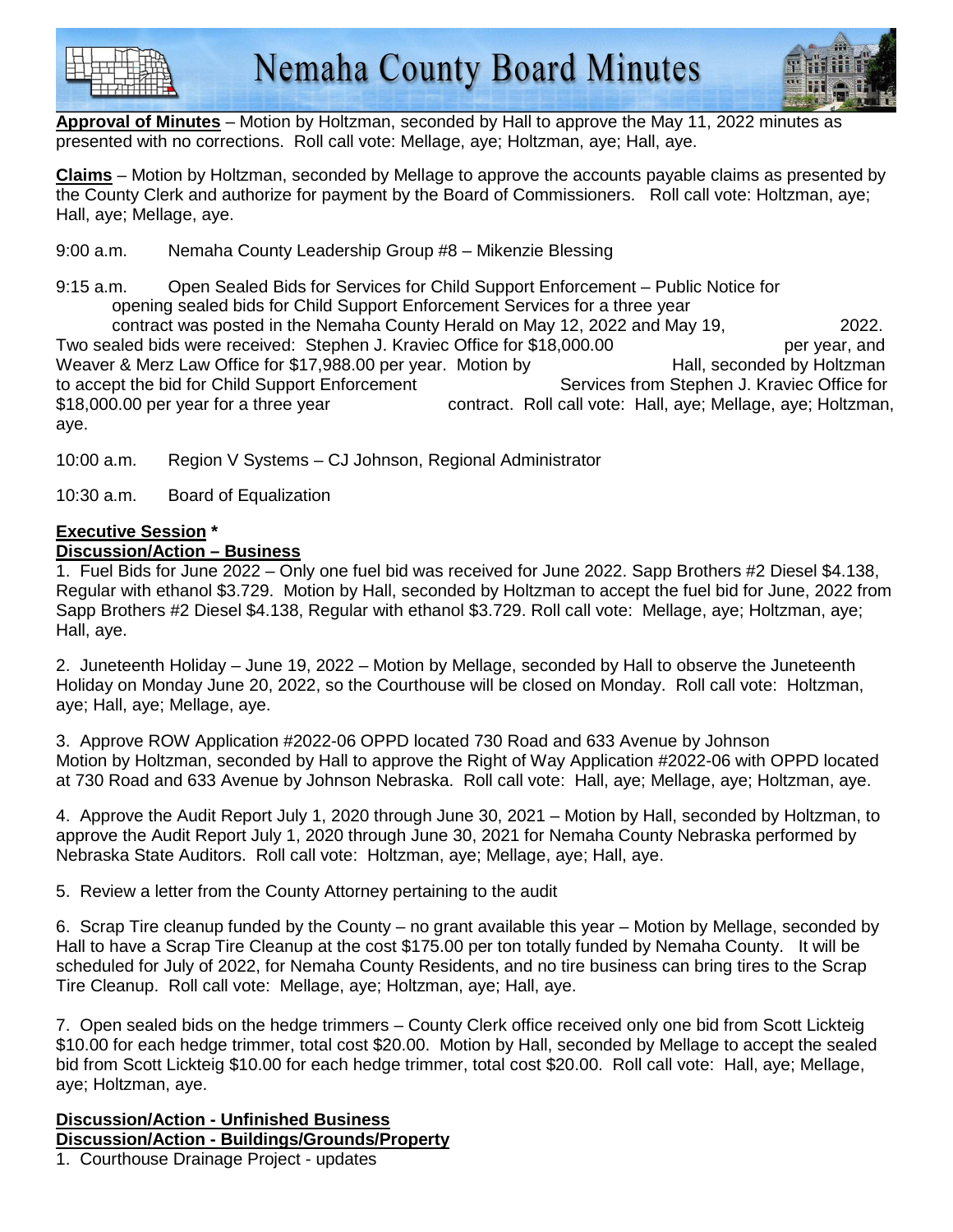



#### **Discussion/Action - Equipment/Office Equipment/Vehicles/Furniture**

1. Angelo Ligouri request a new laptop computer – Motion by Holtzman, seconded by Hall to approve the purchase of a new Samsung Galaxy laptop computer \$1,227.95 for the County Attorney office. Roll call vote: Holtzman, aye; Hall, aye; Mellage, aye.

#### **Discussion/Action - Highway Superintendent**

1. Windstream Claims - updates

#### **County Officials Reports/Correspondence/Reminders**

1. Homeland Security Cybersecurity update

The following claims were approved for payment by the Board of Commissioners and authorized the County Clerk for payment: **General** 

| General                         |           |
|---------------------------------|-----------|
| <b>Salaries</b>                 | 61,173.19 |
| Action Technology               | 2,940.00  |
| <b>AFLAC</b>                    | 2,253.94  |
| Airespring                      | 390.31    |
| Aub Design Shop                 | 32.00     |
| Aub Family Hith Ctr             | 132.00    |
| Bender Reese Post #330          | 75.00     |
| <b>Bennet's Fire Protection</b> | 92.00     |
| <b>BC/BS</b>                    | 32,189.59 |
| Bohling, Gailen                 | 134.75    |
| <b>Brad Griffin Consulting</b>  | 190.00    |
| Child Advocacy Ctr              | 2,000.00  |
| City of Peru                    | 75.00     |
| <b>Consolidated Management</b>  | 237.92    |
| Constellation                   | 201.60    |
| Culligan                        | 83.55     |
| <b>DAS</b>                      | 389.88    |
| <b>Dollar General</b>           | 22.55     |
| Eakes                           | 36.94     |
| <b>Election Canvass</b>         | 549.45    |
| <b>Election Workers</b>         | 4,635.90  |
| <b>First Concord</b>            | 340.96    |
| <b>First Concord</b>            | 1,891.22  |
| <b>Great West Life</b>          | 50.00     |
| <b>Hall Funeral Svc</b>         | 315.00    |
| <b>INTAB</b>                    | 106.89    |
| <b>lvy Investments</b>          | 25.00     |
| Jack's Uniforms                 | 302.78    |
| <b>Jury Panel</b>               | 1,007.11  |
| Kollasch Law                    | 4,400.00  |
| <b>Lancaster Co Sheriff</b>     | 90.93     |
| Latimer Reporting               | 1,546.97  |
| Legalshield                     | 38.90     |
| <b>Liberty National</b>         | 391.99    |
| Ligouri, Angelo                 | 83.82     |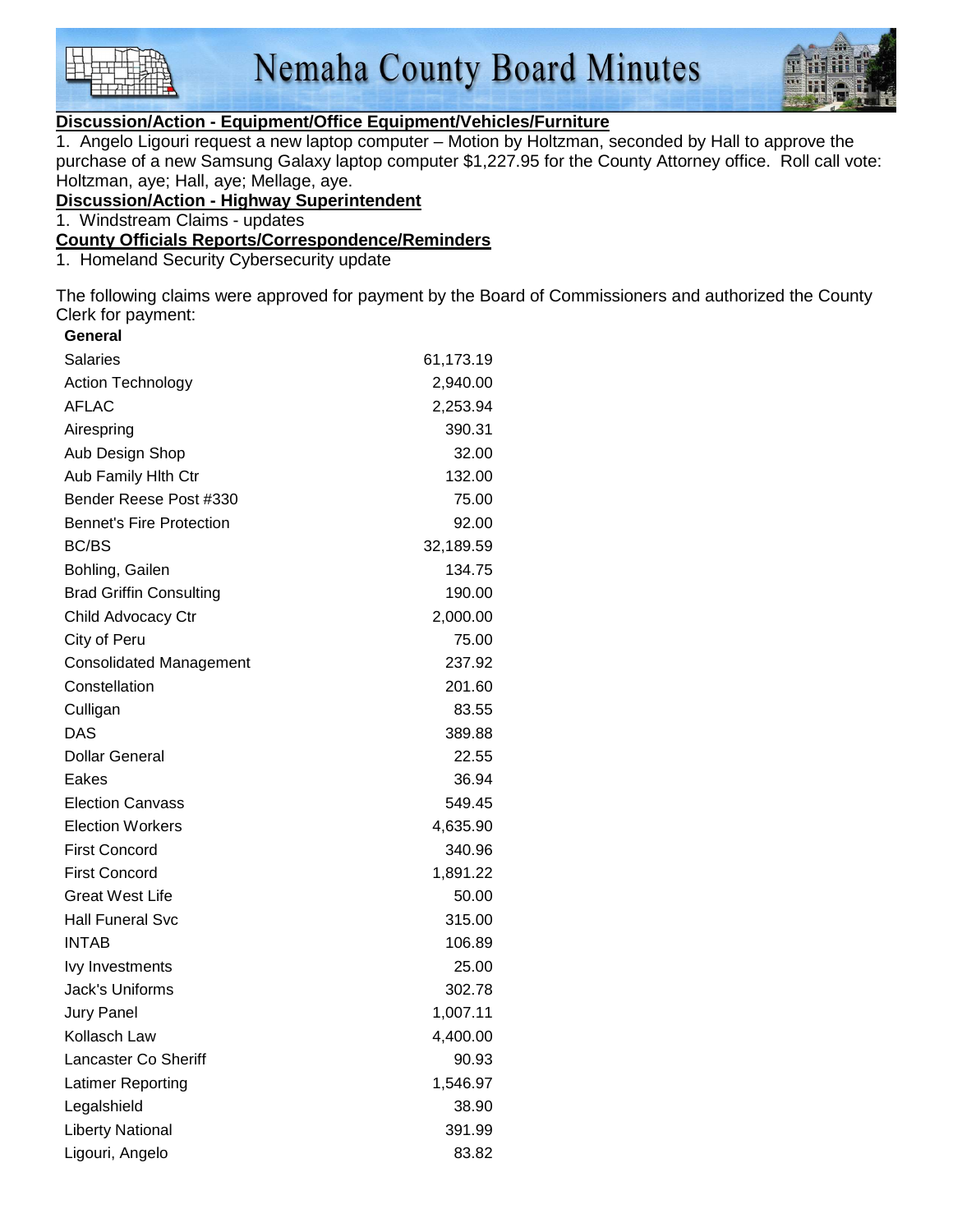# Nemaha County Board Minutes



| Longs Creek                     | 1,644.00  |
|---------------------------------|-----------|
| <b>Madison Nat'l Life</b>       | 28.04     |
| Maschman, Curtis L              | 38.93     |
| <b>MPH Industries</b>           | 2,220.78  |
| <b>NE Assoc County Clerks</b>   | 125.00    |
| <b>NE HHS</b>                   | 180.00    |
| Nem Co Ag Society               | 150.00    |
| Nem Clerk of Dist Court         | 269.00    |
| Nem Co Petty Cash               | 6.00      |
| Nem Co Sheriff                  | 282.67    |
| Nem Co Tax Acct Ret             | 9,692.93  |
| Nem Co Tax Acct SS/FWH          | 18,998.15 |
| Nem Co Tax Acct Nationwide      | 75.00     |
| Nem Co Tax Acct NWH             | 6,405.95  |
| Nem Methodist Church            | 75.00     |
| New Life Church                 | 75.00     |
| New York Life                   | 117.00    |
| Physician's Lab                 | 308.00    |
| Quill                           | 440.58    |
| Radar Road Tec                  | 420.00    |
| Schatz, Dale                    | 30.00     |
| Shell                           | 82.58     |
| <b>St Paul Lutheran Church</b>  | 75.00     |
| Tanner, Crystal                 | 156.53    |
| <b>Thomson West</b>             | 612.22    |
| <b>US Bank</b>                  | 4,445.54  |
| Valerie Hotsenpillar LMEP/SCIP  | 360.00    |
| Verizon                         | 1,109.44  |
| Village of Brock                | 75.00     |
| Village of Brownville           | 75.00     |
| <b>VSP</b>                      | 209.11    |
| <b>Washington National</b>      | 130.80    |
| Windstream                      | 1,350.59  |
| Zimmerman, Mary                 | 192.87    |
| 3rd Millennium Classrooms       | 300.00    |
| Road                            |           |
| <b>Salaries</b>                 | 15,816.29 |
| <b>AFLAC</b>                    | 456.88    |
| <b>Bennet's Fire Protection</b> | 448.25    |
| <b>BC/BS</b>                    | 9,483.58  |
| Boden, Daniel                   | 304.92    |
| Constellation                   | 59.79     |
| <b>Graybill Tire</b>            | 147.61    |
| Lawson                          | 88.55     |
| Legalshield                     | 71.80     |
| Madison Nat'l Life              | 15.75     |